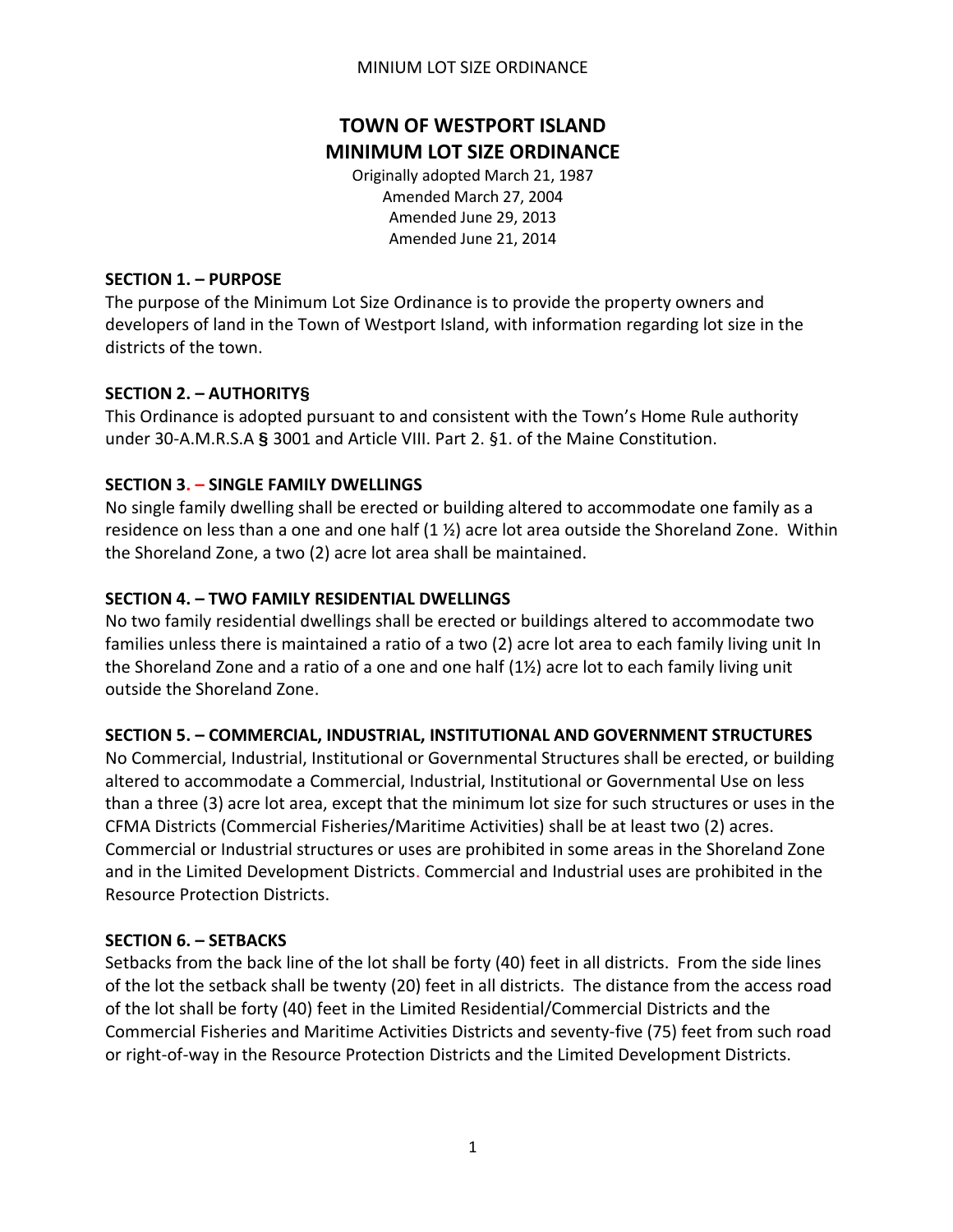## **SECTION 7. – EXEMPTIONS**

**7.A. Nonconforming lots:** A nonconforming lot of record on the effective date of this Ordinance or amendments thereto may be built upon for single family structures and uses only, without the need for a variance, provided that such lot is in separate ownership and not contiguous with any other lot in the same ownership, and that all provisions of this Ordinance except lot size can be met. Variances relating to requirements not involving lot size shall be obtained by action of the Board of Appeals.

**7.B. Contiguous built lots:** If two or more contiguous lots or parcels are in a single or joint ownership of record at the time of adoption of this Ordinance¸ if all or part of the lots do not meet the dimensional requirements of this Ordinance, and if a principal use or structure exists on each lot, the nonconforming lots may be conveyed separately or together, provided that the state minimum lot size law and Subsurface Wastewater Disposal Rules are complied with.

If two or more principal uses or structures existed on a single lot of record on the effective date of this Ordinance, each may be sold on a separate lot provided that the above referenced law and rules are complied with. When such lots are divided each lot thus created must be as conforming as possible to the dimensional requirements of this Ordinance.

**7.C. Contiguous Lots – vacant or partially built:** If two or more contiguous lots or parcels are in single or joint ownership of record at the time of or since adoption or amendment of this Ordinance, if any of these lots do not meet the dimensional requirements of this Ordinance or subsequent amendments, and if one or more of the lots are vacant or contain no principal structure, the lots shall be combined to the extent necessary to meet the dimensional requirements.

This provision shall not apply to 2 or more contiguous lots, at least one of which is nonconforming, owned by the same person or persons on the effective date of this Ordinance and recorded in the Registry of Deeds, if the lot can accommodate a subsurface sewage disposal system in conformance with the State of Maine Subsurface Wastewater Disposal Rules.

 **7.C.1.** Each lot contains at least 100 feet of frontage and at least 1 ½ acres of lot area, or

**7.C.2.** Any lots that do not meet the frontage and lot size requirements of subparagraph **7.C.1.** are reconfigured so that each new lot contains at least 100 feet of frontage and at least 1 ½ acres of lot area.

# **SECTION 8. – CONFORMANCE WITH DISTRICT REGULATIONS**

No lot shall be created except in conformity with all the regulations specified for the district in which it is located, unless a variance is granted.

## **SECTION 9. – ENFORCEMENT**

Enforcement of these rules and regulations shall be by the Code Enforcement Officer and/or the Board of Selectmen.